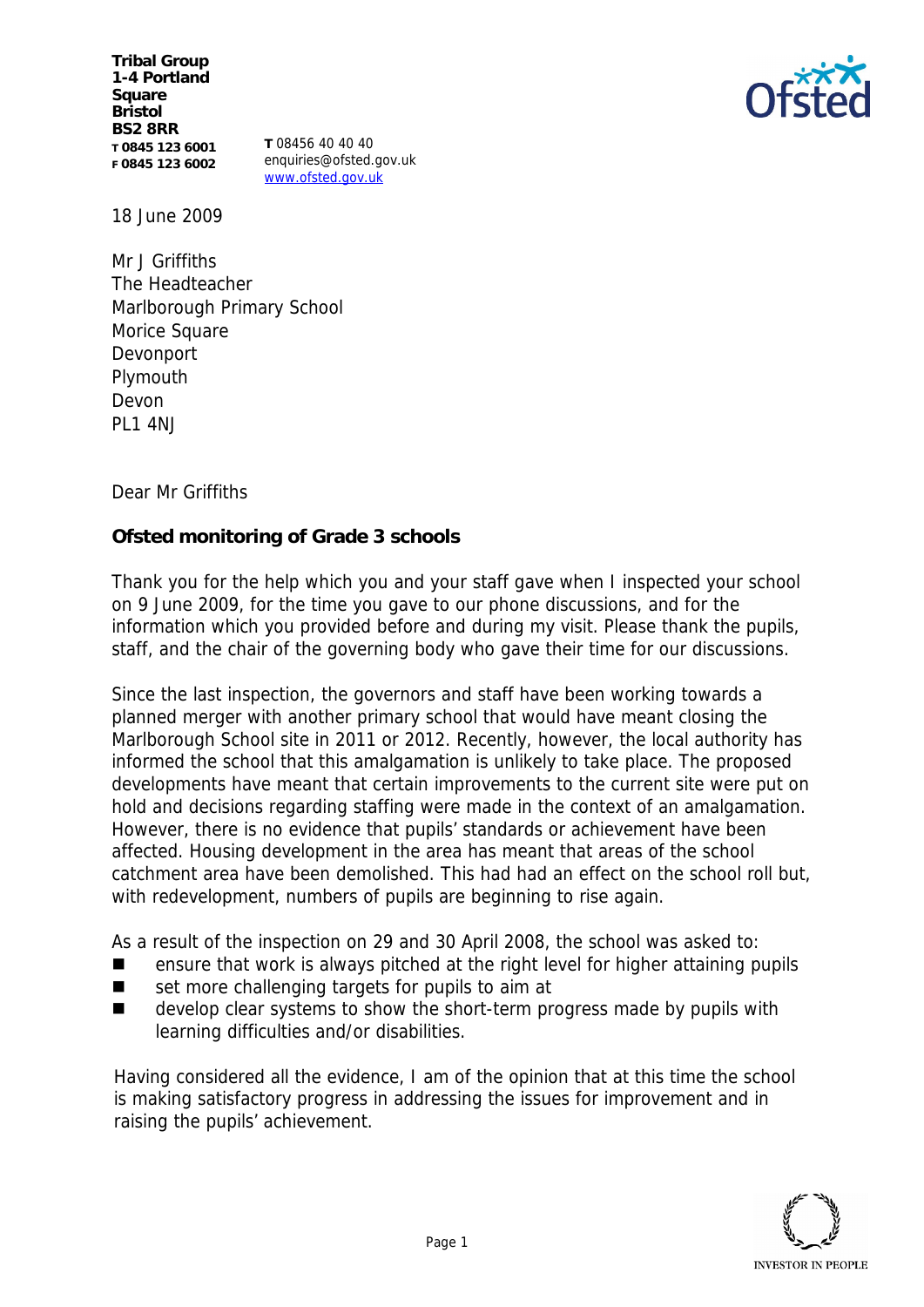

In the national tests of 2008, standards remained well below average at the end of Year 2 and Year 6. However, from pupils' starting points, pupils made satisfactory progress. Current standards in Year 6 are well below expected levels but this is a small year group and contains a number of children who have learning difficulties and whose attainment was exceptionally low at the end of Year 2. At the end of the Early Years Foundation Stage and Year 2, a higher proportion of pupils than has been the case in recent years are working at the levels expected for their age. The school's evidence shows that children's progress in the Early Years Foundation Stage is good and satisfactory overall in the rest of the school.

The school has now in place a computerised system for capturing the attainment of individual pupils compared to national expectations, tracking their progress, setting targets and monitoring value added scores. It has also adopted the local authority system to track in more detail the progress in English, mathematics and science of the large numbers of pupils with learning difficulties and/or disabilities. There is a clear process of monitoring in the Early Years Foundation Stage and the tracking of progress of different interventions for groups of pupils, including the school's nurture group, is in place. It is early days, but the senior management team and teachers now have readily available information that will inform their decisions about whether all pupils are being adequately challenged and making the best progress they can.

Individual targets that the school sets for pupils are informed by the staff's extensive knowledge, their challenging aspirations and national expectations derived from data available. Many pupils who were spoken to know their targets and felt these were most effective in helping them learn when the class teacher was very clear what they needed to develop and 'push us to the limit' to achieve them. The new tracking system for pupils with learning difficulties supports the development of appropriate individual education plans linked closely to priorities in English and mathematics. There are many useful systems in place to monitor progress toward achieving targets, for example ongoing marking, progress books, learning ladders and detailed recording of skills and concepts gained. The school recognises that the effectiveness of these different systems is varied through the school to give clear information to pupils how to improve further and is taking appropriate steps to review them.

Staff have used their professional development time to improve their planning of work and activities to ensure that they are pitched at the correct level for all pupils, including high attainers. The majority of teachers' planning now has three separate learning objectives that different groups of pupils are expected to achieve. This process is effective in grouping pupils and offering them different opportunities to build on prior knowledge and develop skills further. A good example was in a mathematics lesson when pupils were working on direction. Some pupils were given practical apparatus whilst others were given large grids to help them discuss and plan routes. However, in some lessons, the learning objectives, even when broken down, are insufficiently clear to ensure consistently good progress of individual pupils and inform assessment of learning adequately. In some lessons, learning objectives were for the whole class. This meant that progress of individual pupils was, at best, satisfactory.